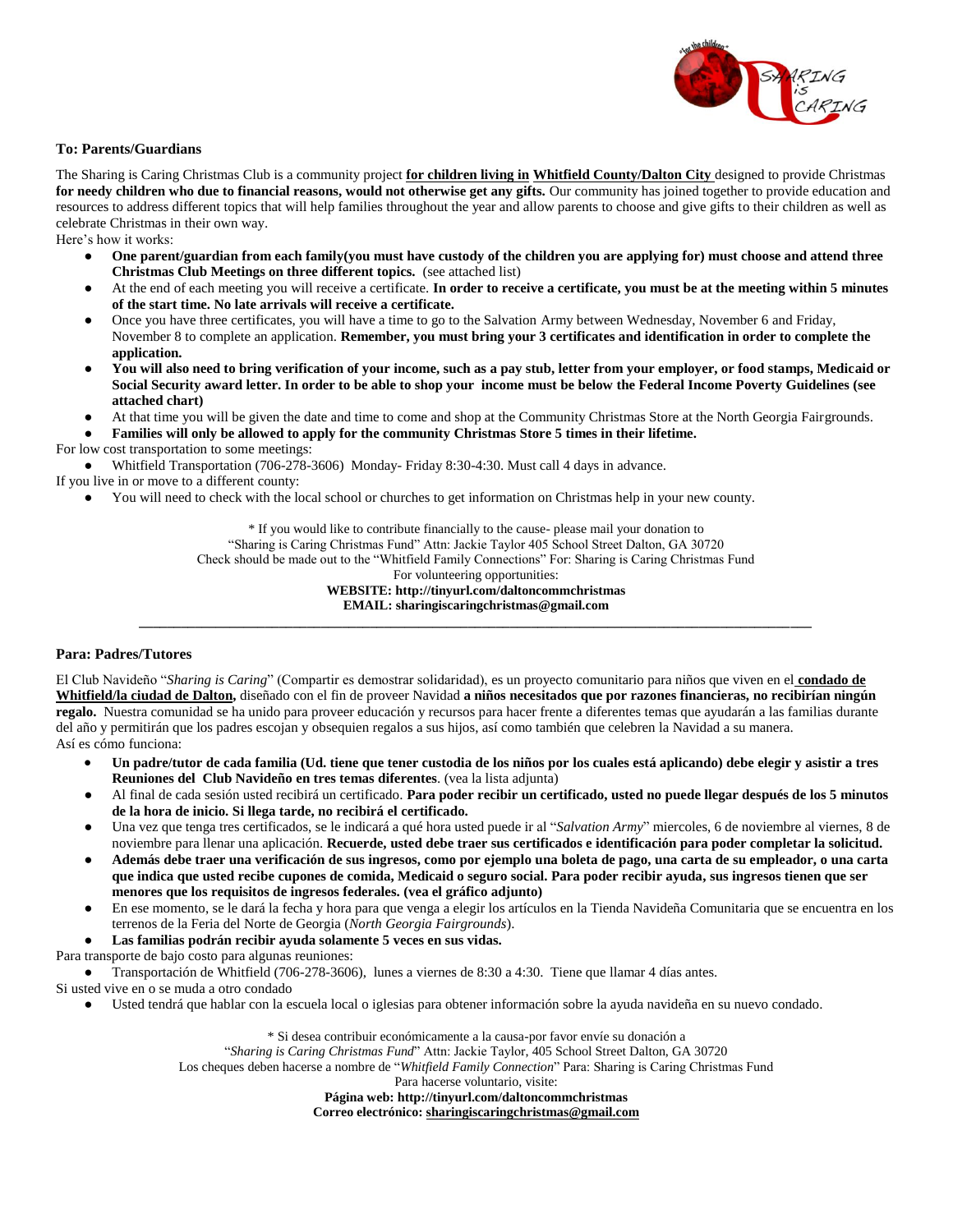| Location/Lugar                                                                                                                                                                   | Day/Día         | Date/<br>Fecha | Time/Hora                | Topic/Tema                                                                                                                                                                                                                                                                                                                                                                                                                                                                                                                                                                 | <b>Child</b><br>Care/<br>Cuidado<br>De Niños | English<br><b>Español</b> |
|----------------------------------------------------------------------------------------------------------------------------------------------------------------------------------|-----------------|----------------|--------------------------|----------------------------------------------------------------------------------------------------------------------------------------------------------------------------------------------------------------------------------------------------------------------------------------------------------------------------------------------------------------------------------------------------------------------------------------------------------------------------------------------------------------------------------------------------------------------------|----------------------------------------------|---------------------------|
| <b>Beaverdale Elementary School</b><br>9196 Highway 2 Dalton, GA<br>30721                                                                                                        | Tuesday/ Martes | Oct 8          | $6:00$ PM $-$<br>8:00 PM | Community Resources with Jeff Levy<br><b>LMSW</b><br>The Challenge of being a child with Dr.<br><b>Bob Friedle</b><br>Visual Aids to improve Children's<br>Behavior with Kimberly Dudley, CCC-<br>SLP. Participants attending the entire 2<br>hours will earn 2 certificates.<br>Recursos comunitarios con Jeff Levy<br>LMSW, El desafio de ser un nino con el<br>Dr. Bobo Friedle, Ayudas visuals para<br>mejorar el comportamiento de los ninos<br>con Kimberly Dudley, CCC-SLP. Los<br>participantes que aisitan a las dos horas<br>completas recibiran 2 certificados. | Yes                                          | Eng $\&$<br>Esp           |
|                                                                                                                                                                                  | Wednesday       | Oct 16         | $6:00$ pm                | Meaningful supports: Financial help for<br>special needs families: Learn from a<br>parent of 2 autistic children about<br>resources that are available to parents.                                                                                                                                                                                                                                                                                                                                                                                                         | No                                           | Eng                       |
| <b>Blue Ridge Elementary</b>                                                                                                                                                     | Tuesday/ Martes | Sept 24        | $1:30$ pm                | Raising Readers/ Criando Un Gran                                                                                                                                                                                                                                                                                                                                                                                                                                                                                                                                           | No                                           | Eng &                     |
| 101 South Bogle Street Dalton,<br>GA 30721<br>Sponsored by: DPS Family<br><b>Engagement Team</b><br>Childcare not provided but<br>children can attend                            |                 |                |                          | Lector                                                                                                                                                                                                                                                                                                                                                                                                                                                                                                                                                                     |                                              | Esp                       |
| <b>Brookwood Elementary</b>                                                                                                                                                      | Tuesday/Martes  | Sept 17        | $1:30$ pm                | First Aid and Safety What to Do/ Que<br>hacer para primeros auxilios y                                                                                                                                                                                                                                                                                                                                                                                                                                                                                                     | N <sub>o</sub>                               | Eng $\&$<br>Esp           |
| 501 Central Avenue Dalton, GA<br>30720<br>Sponsored by: DPS Family<br><b>Engagement Team</b><br>Childcare not provided but<br>children can attend                                |                 |                |                          | seguridad                                                                                                                                                                                                                                                                                                                                                                                                                                                                                                                                                                  |                                              |                           |
| <b>Central Church of Christ</b>                                                                                                                                                  | Miercoles       | Sept 18        | 9:00 AM                  | Presupuesto: Aprenda como hacer que                                                                                                                                                                                                                                                                                                                                                                                                                                                                                                                                        | N <sub>0</sub>                               | Esp                       |
| 515 N. Tibbs Rd.<br>Dalton, GA                                                                                                                                                   |                 |                |                          | su rinda haciendo un presupuesto                                                                                                                                                                                                                                                                                                                                                                                                                                                                                                                                           |                                              |                           |
| Sponsored by Bank Of America<br>Reservation to attend class is<br>required. Email Alma Garcia at<br>adgarcia@bofa.com to reserve<br>your spot.<br>Only 20 participants per class | Wednesday       | Sept 25        | 9:00 AM                  | Budgeting 101: Learn how to make the<br>most out of your money by learning<br>how to budget.                                                                                                                                                                                                                                                                                                                                                                                                                                                                               | No                                           | Eng                       |
|                                                                                                                                                                                  |                 |                |                          |                                                                                                                                                                                                                                                                                                                                                                                                                                                                                                                                                                            |                                              |                           |
|                                                                                                                                                                                  |                 |                |                          |                                                                                                                                                                                                                                                                                                                                                                                                                                                                                                                                                                            |                                              |                           |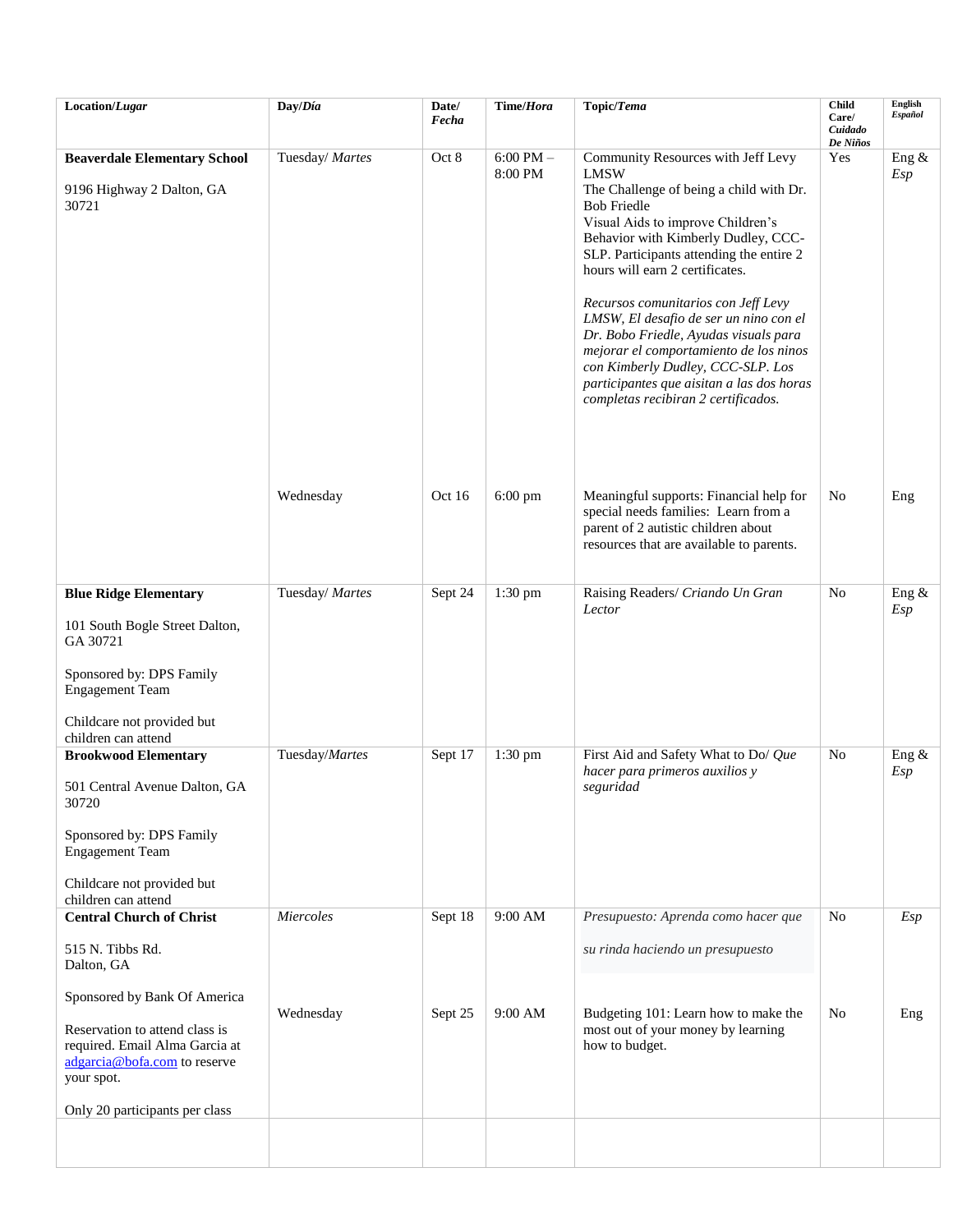| <b>Dalton High School</b>                                                                                                                                                                                        | Monday   | Aug 26  | 7:15 pm           | <b>High School 101 Parent Orientation</b>                                                                                                                                                                                          | N <sub>o</sub> | Eng |
|------------------------------------------------------------------------------------------------------------------------------------------------------------------------------------------------------------------|----------|---------|-------------------|------------------------------------------------------------------------------------------------------------------------------------------------------------------------------------------------------------------------------------|----------------|-----|
| 1500 Manly St. Dalton, GA<br>30720                                                                                                                                                                               |          |         |                   | Information about DHS classes &<br>pathways, testing, graduation and Hope<br>scholarship rigor requirements, extra<br>support, what to expect high school                                                                          |                |     |
| Sponsored by: Dalton High<br>School Family Engagement                                                                                                                                                            |          |         |                   | students to be doing at home, and<br>how parents can help                                                                                                                                                                          |                |     |
| It is not necessary to sign up, but<br>please call Kelly Spinetta at 706-<br>934-3493 with any questions                                                                                                         | Jueves   | Aug 29  | 7:15 pm           | Todo sobre la Escuela Secundaria -<br>Orientación para Padres<br>Información sobre las diferencias entre                                                                                                                           | No             | Esp |
| Childcare not provided but<br>children can attend                                                                                                                                                                |          |         |                   | la escuela media y la secundaria, los<br>cursos y los caminos ofrecidos en DHS,<br>los exámenes estandarizados en la                                                                                                               |                |     |
| No, no se proporcionará cuidado<br>de niños. Los padres pueden traer<br>niños pequeños mientras los<br>cuiden                                                                                                    |          |         |                   | secundaria, los requerimientos de<br>graduación y de rigor de la Beca Hope,<br>el apoyo extra ofrecido en DHS, lo que<br>debe esperar que su<br>hijo adolescente haga en casa y cómo<br>puede ayudarlo                             |                |     |
| No, no es necesario apuntarse. Los<br>padres que tienen preguntas,                                                                                                                                               |          |         |                   |                                                                                                                                                                                                                                    |                |     |
| pueden comunicarse con Kelly<br>Spinetta al 706-934-3493<br>The workshop will be in Room                                                                                                                         | Lunes    | Sept 9  | $7:15$ pm         | Primaria, Media y Secundaria<br>Información sobre el sistema escolar,<br>qué esperar en cada nivel escolar, las<br>transiciones y las formas en que los                                                                            | No             | Esp |
| 304. Please park in the west-side<br>parking lot and enter from the<br>west-side entrance that has the                                                                                                           |          |         |                   | padres pueden apoyar a sus hijos                                                                                                                                                                                                   |                |     |
| long concrete breezeway.<br>El taller sera en la Sala 304. Por<br>Favor, estacione en el<br>estaciaonamiento del lado oeste y<br>entre por la entrada del lado oeste<br>que tiene el alero largo de<br>concreto. | Monday   | Sept 16 | $7:15 \text{ pm}$ | Elementary, Middle, & High<br>Information about the school system,<br>about what to expect at each level,<br>about transitions, and about ways<br>parents can support their children                                               | No             | Eng |
|                                                                                                                                                                                                                  | Lunes    | Sept 23 | 7:15 pm           | Ayudando a su Hijo en la Selección de<br>una Carrera<br>Información sobre cómo los padres<br>pueden ayudar a sus hijos a elegir una<br>carrera                                                                                     | No             | Esp |
|                                                                                                                                                                                                                  | Monday   | Sept 30 | 7:15 pm           | <b>Helping your Teen Choose a Career</b><br>Information on how parents can help<br>their teen choose a career                                                                                                                      | N <sub>0</sub> | Eng |
|                                                                                                                                                                                                                  | Thursday | Oct 10  | 7:15 pm           | Federal Student Aid & The Roadmap<br>to College<br>Information on post-secondary<br>educational options, the process for<br>applying for financial aid and<br>scholarships, and the eligibility<br>requirements for HOPE and PELL. | No             | Eng |
|                                                                                                                                                                                                                  |          |         |                   |                                                                                                                                                                                                                                    |                |     |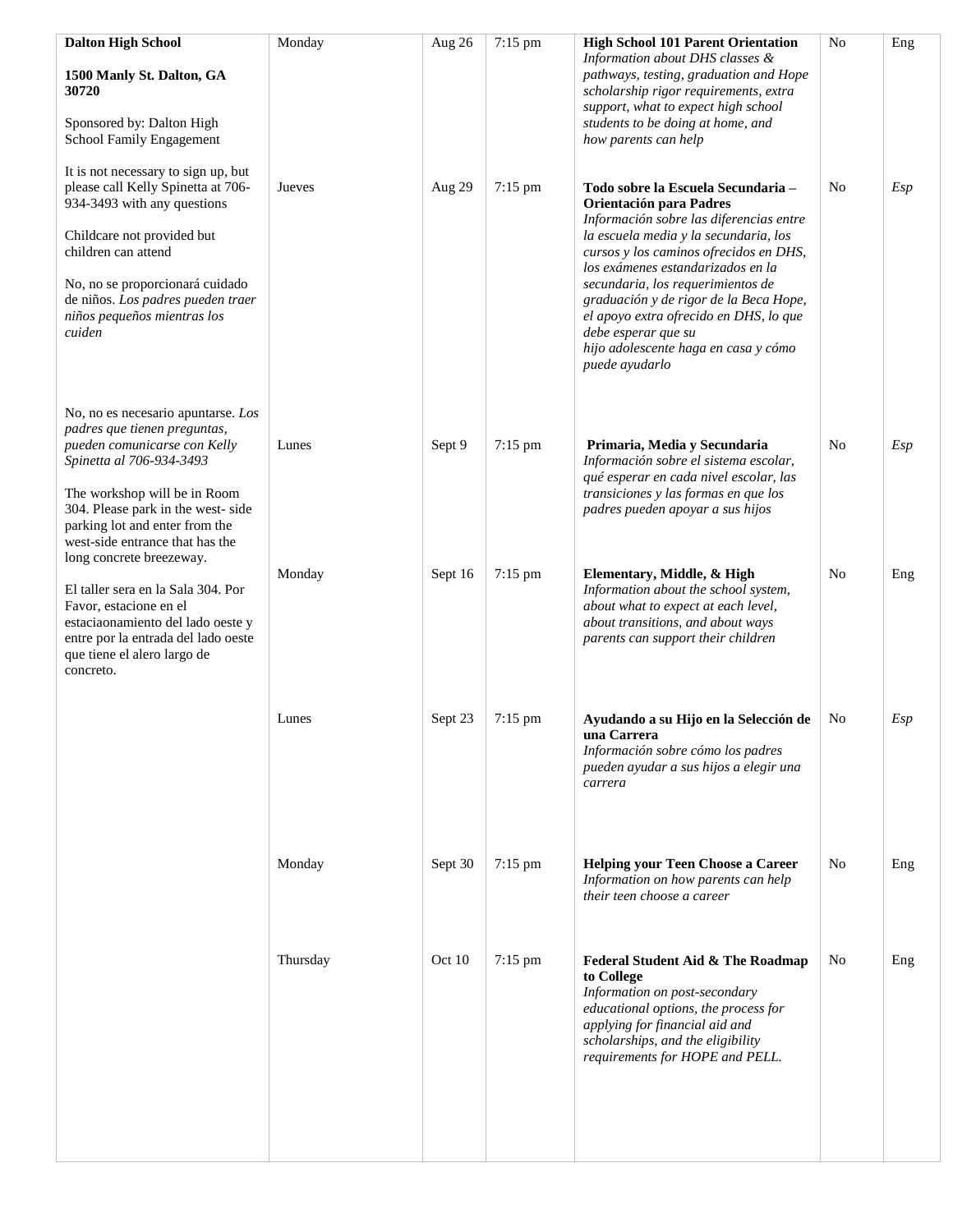| Dalton High School Con't    | Jueves         | Oct 17           | 7:15 pm | La Ayuda Federal para los                                                                                                                                                                                                   | N <sub>o</sub> | Esp |
|-----------------------------|----------------|------------------|---------|-----------------------------------------------------------------------------------------------------------------------------------------------------------------------------------------------------------------------------|----------------|-----|
|                             |                |                  |         | Estudiantes y el Camino para la<br>Universidad<br>Información sobre las opciones<br>postsecundarias, el proceso para<br>solicitar ayuda financiera y los<br>requisitos de elegibilidad para las becas<br><b>HOPE</b> y PELL |                |     |
|                             | Monday         | Oct 21           | 7:15 PM | Homework & Study Skills (Secondary<br>Level)<br>Information on how parents can help<br>their children develop homework and<br>study skills                                                                                  | No             | Eng |
|                             | Lunes          | Oct 28           | 7:15 PM | Guiando a su Hijo a través de la<br>Adolescencia con la Disciplina<br>Positiva<br>Información sobre las transiciones por<br>las que atraviesan los adolescentes y<br>sobre la disciplina positiva                           | No             | Esp |
|                             | Monday         | Nov $4$          | 7:15 PM | <b>Guiding your Child through</b><br><b>Adolescence with Positive Discipline</b><br>Information about the transitions<br>adolescents go through and about<br>positive ways of disciplining them                             | No             | Eng |
|                             | Jueves         | Nov <sub>7</sub> | 7:15 PM | La Tarea Escolar y el Estudio (a nivel<br>de secundaria)<br>Información sobre cómo los padres<br>pueden ayudar a sus hijos a desarrollar<br>habilidades de estudio                                                          | No             | Esp |
|                             |                |                  |         |                                                                                                                                                                                                                             |                |     |
| <b>Dalton Middle School</b> | Friday/Viernes | Sept 20          | 8:00 AM | Parenting                                                                                                                                                                                                                   | No             | Eng |
| 1250 Cross Plains Trail     |                |                  |         |                                                                                                                                                                                                                             |                |     |
| Dalton, GA 30721            |                | Sept 27          | 8:00 AM | <b>Bullying</b>                                                                                                                                                                                                             | N <sub>0</sub> | Eng |
|                             |                | Oct 4            | 8:00 AM | Social Media Awareness                                                                                                                                                                                                      | N <sub>o</sub> | Eng |
|                             |                | Oct 11           | 8:00 AM | La Seguridad de Nuestros Hijos en el<br><b>Internet</b>                                                                                                                                                                     | N <sub>O</sub> | Esp |
|                             |                | Oct 18           | 8:00 AM | Mental Health Basics & Community<br>Resources                                                                                                                                                                               | No             | Eng |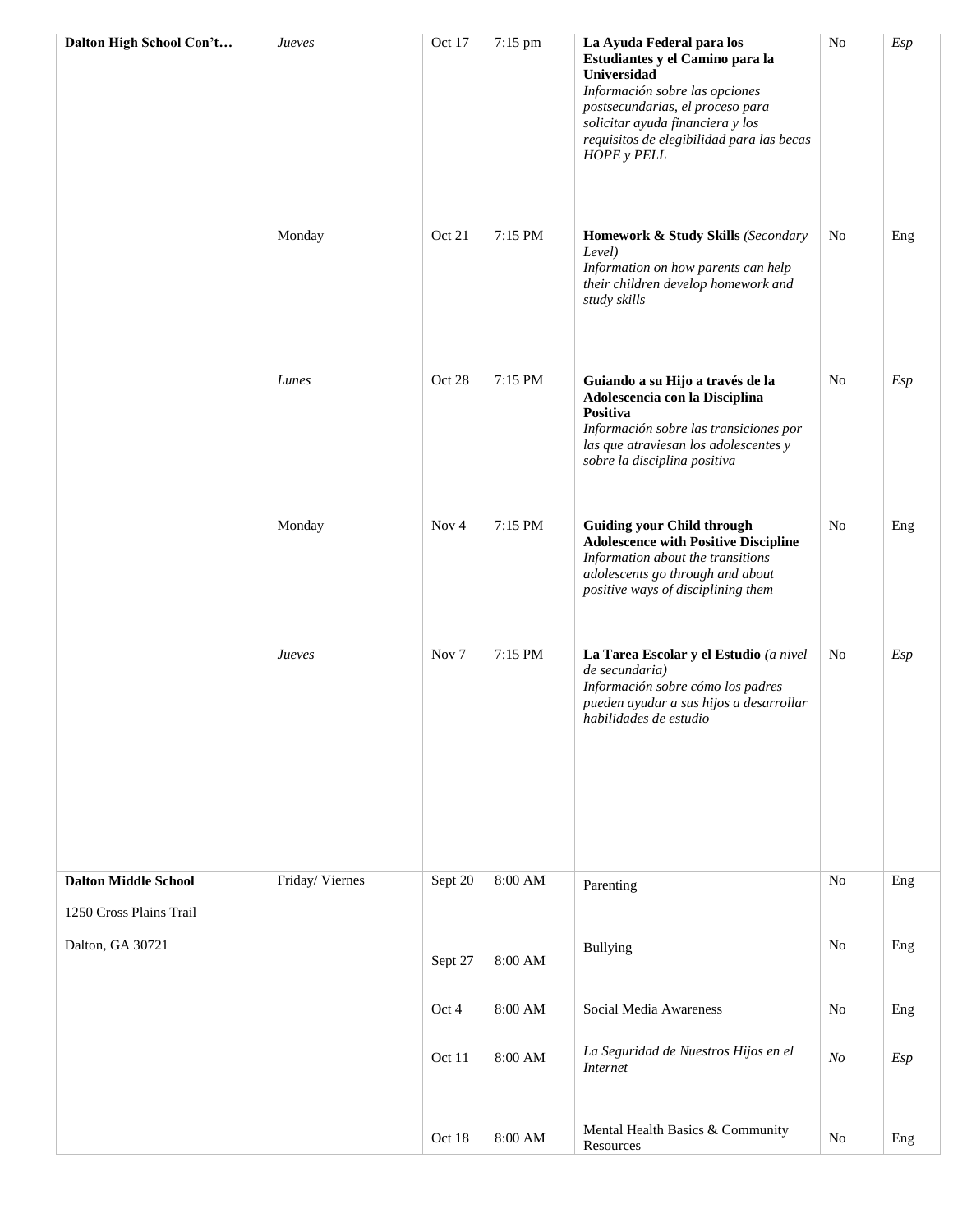| <b>Dalton Police Department</b>                                                                  | Thursday | Sept 26 | 6:00 PM  | Distracted Driving : enable drivers to                                                                                                                               | No             | Eng |
|--------------------------------------------------------------------------------------------------|----------|---------|----------|----------------------------------------------------------------------------------------------------------------------------------------------------------------------|----------------|-----|
| 301 Jones Street<br>Dalton, GA 30720                                                             |          |         |          | understand the dangers of driving<br>distracted, identify behaviors that could<br>lead to collisions and citations due to<br>distracted driving.                     |                |     |
| Children are not allowed at this<br>class. Please make alternative<br>arrangements for children. |          |         |          |                                                                                                                                                                      |                |     |
| You MUST register for this class:                                                                |          |         |          |                                                                                                                                                                      |                |     |
| Text Melanie Watson at 706-537-<br>3727 if you would like to attend<br>class.                    |          |         |          |                                                                                                                                                                      |                |     |
| Registration must be submitted<br>before 5:00 pm Sept 25th.                                      |          |         |          |                                                                                                                                                                      |                |     |
| <b>Dalton Public Library</b><br>310 Cappes St. Dalton, GA                                        | Tuesday  | Sept 3  | 5:30 PM  | Computer Basics: learning the basic<br>parts of the computer and how to use<br>them.                                                                                 | No             | Eng |
|                                                                                                  | Thursday | Sept 5  | 11:00 AM | Computer Basics: learning the basic<br>parts of the computer and how to use<br>them.                                                                                 | No             | Eng |
|                                                                                                  | Tuesday  | Sept 10 | 5:30 PM  | Resume 101/Job Searching: Learn tips<br>on how to créate resumes and cover<br>letters. Library staff will help you<br>master the steps in the job search<br>process. | N <sub>0</sub> | Eng |
|                                                                                                  | Thursday | Sept 12 | 11:00 AM | Resume 101/Job Searching: Learn tips<br>on how to créate resumes and cover<br>letters. Library staff will help you<br>master the steps in the job search<br>process. | No             | Eng |
|                                                                                                  | Tuesday  | Sept 17 | 5:30 PM  | Dress for success and interviewing 101:<br>Learn how to best dress for a job<br>interview and then learn how to prepare<br>for an interview.                         | No             | Eng |
|                                                                                                  | Thursday | Sept 19 | 11:00 AM | Dress for success and interviewing 101:<br>Learn how to best dress for a job<br>interview and then learn how to prepare<br>for an interview.                         | No             | Eng |
|                                                                                                  | Tuesday  | Sept 24 | 5:30 PM  | Budgeting 101: Learn how to manage<br>our income to: Budget for expenses,<br>sabe for emergencies, eliminate debt<br>and plan for retirement.                        | N <sub>o</sub> | Eng |
|                                                                                                  | Thursday | Sept 26 | 11:00 AM | Budgeting 101: Learn how to manage<br>our income to: Budget for expenses,<br>sabe for emergencies, eliminate debt<br>and plan for retirement.                        | No             | Eng |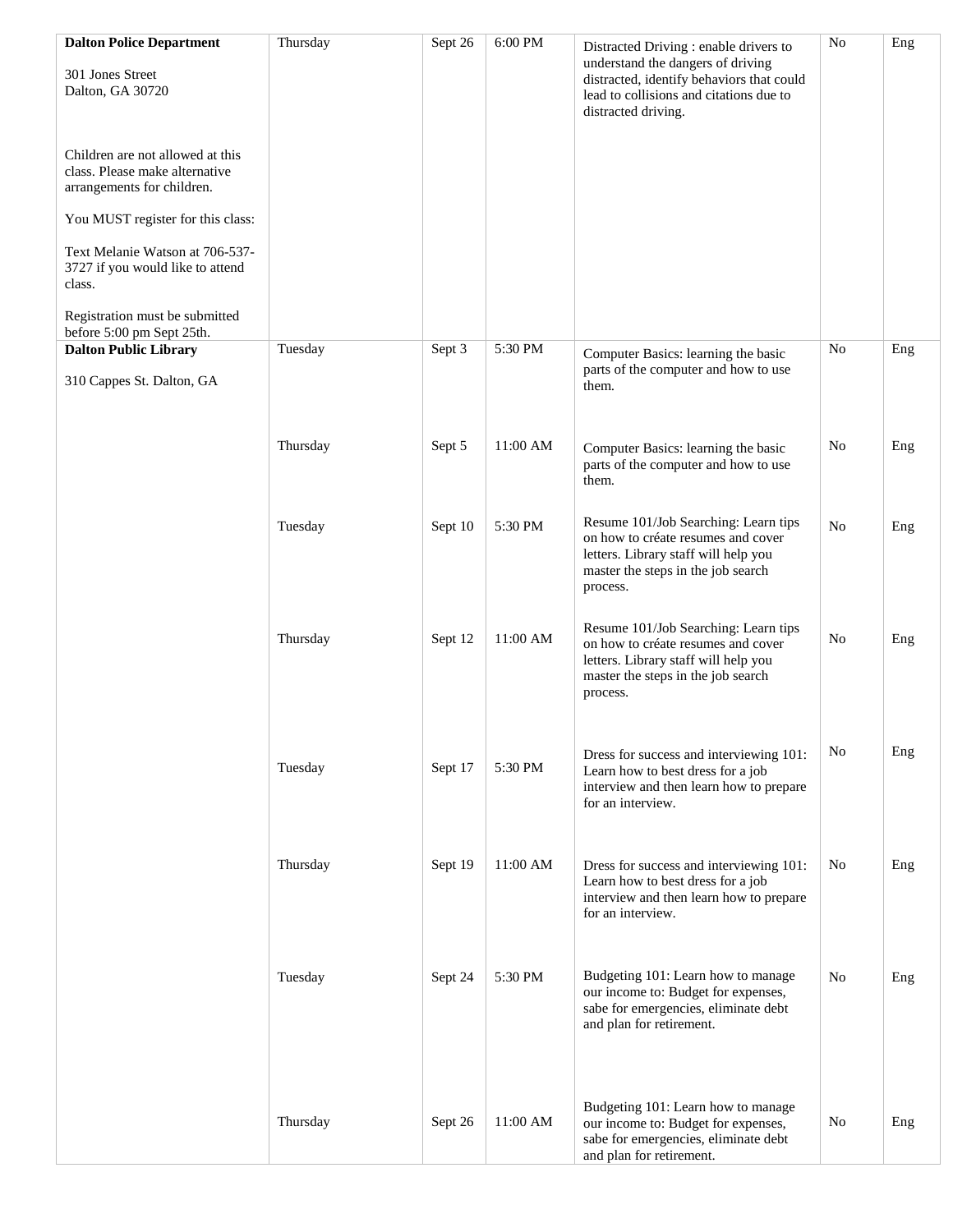| Dalton Public Library Con't | Tuesday             | Oct 1   | 5:30 PM  | LinkedIn Basics: Learn about the main<br>profesional networking site,                                                                                                                                        | No | Eng          |
|-----------------------------|---------------------|---------|----------|--------------------------------------------------------------------------------------------------------------------------------------------------------------------------------------------------------------|----|--------------|
|                             | Thursday            | Oct 3   | 11:00 AM | LinkedIn Basics: Learn about the main<br>profesional networking site,                                                                                                                                        | No | Eng          |
|                             | Tuesday             | Oct 8   | 5:30 PM  | LinkedIn: Getting started: Learn how to<br>créate your LinkedIn profile, add<br>contacts and more.                                                                                                           | No | Eng          |
|                             | Thursday            | Oct 10  | 11:00 AM | LinkedIn: Getting started: Learn how to<br>créate your LinkedIn profile, add<br>contacts and more.                                                                                                           | No | Eng          |
|                             | Tuesday             | Oct 15  | 5:30 PM  | LinkedIn: Tips & Tricks: Learn how to<br>use LinkedIn to enhance your online<br>presence.                                                                                                                    | No | Eng          |
|                             | Thursday            | Oct 17  | 11:00 AM | LinkedIn: Tips & Tricks: Learn how to<br>use LinkedIn to enhance your online<br>presence.                                                                                                                    | No | Eng          |
|                             | Tuesday             | Oct 22  | 5:30 PM  | Financial Wellness 101: Learn how to<br>manage your income to: Budget for<br>expenses, save for emergenices,<br>eliminate debt and plan for retirement.<br>Class prepared by Georgia United<br>Credit Union. | No | Eng          |
|                             | Thursday            | Oct 24  | 11:00    | Financial wellness 101: Learn how to<br>manage your income to: Budget for<br>expenses, save for emergencies,<br>eliminate debt and plan for retiremnet.<br>Class prepared by Georgia United<br>Credit Union. | No | Eng          |
| <b>DOCUP</b>                | Wednesday/Miercoles | Sept 4  | 11:30 AM | Healthy Cooking on a Budget /<br>Cocina saludable con un presupuesto                                                                                                                                         | No | Eng &        |
| 1007 S. Thornton Ave        |                     |         |          |                                                                                                                                                                                                              |    | Esp          |
| Dalton, GA 30721            |                     | Sept 11 | 11:30 AM | Weatherization/Energy Savings/<br>Climatización/Ahorro de energía                                                                                                                                            | No | Eng &<br>Esp |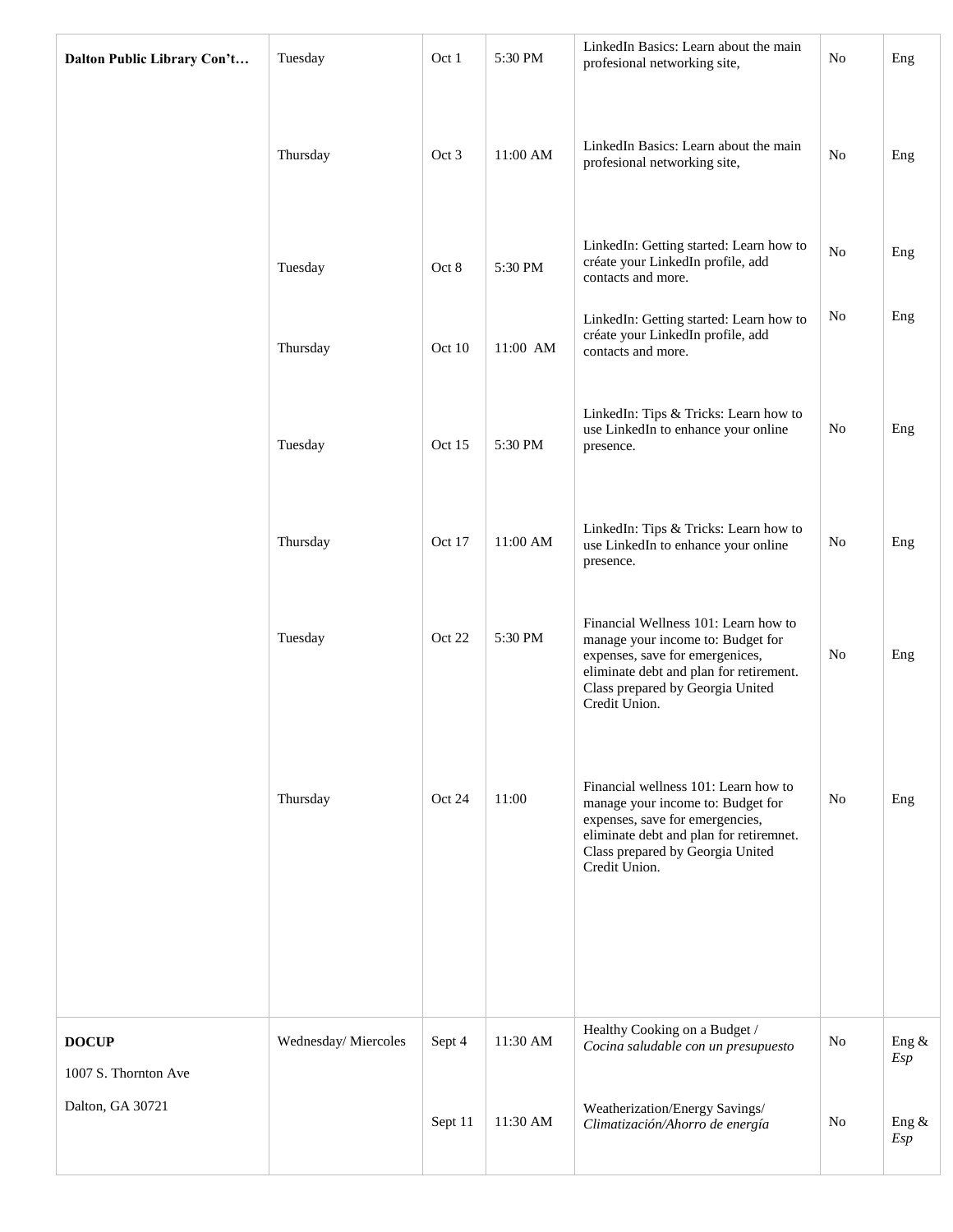| DOCUP Con't                                                                       |                       | Sept 18          | 11:30 AM                   | Emergency Preparation/<br>Prepararse para una emergencia                                                                                                                            | No | Eng &<br>Esp |
|-----------------------------------------------------------------------------------|-----------------------|------------------|----------------------------|-------------------------------------------------------------------------------------------------------------------------------------------------------------------------------------|----|--------------|
| Childcare is not provided, but<br>children are welcome to attend<br>with parents. |                       | Oct 16           | 11:30 AM                   | Weatherization/Energy Savings/<br>Climatización/Ahorro de energía                                                                                                                   | No | Eng &<br>Esp |
| Translation available                                                             |                       |                  |                            |                                                                                                                                                                                     |    |              |
|                                                                                   |                       | Oct 23           | 11:30 AM                   | Budgeting 101/ Presupuesto 101                                                                                                                                                      | No | Eng &<br>Esp |
|                                                                                   |                       | Nov <sub>6</sub> | 11:30 AM                   | Growing food in a basket /<br>Cultivo de alimentos en una cubeta                                                                                                                    | No | Eng &<br>Esp |
| <b>Edwards Park</b>                                                               | Tuesday/ Martes       | Oct 1            | 1:00 PM                    | <b>Bystanders Protecting Children from</b>                                                                                                                                          | No | Eng &        |
| 115 Edwards Park<br>Dalton, GA                                                    |                       |                  |                            | Boundary Violations & Sexual Abuse/<br>Como los espectadores pueden proteger<br>a los niños contra las violaciones a los<br>limites personales y el abuso sexual                    |    | Esp          |
| Sponsored by the Family Support<br>Council                                        |                       |                  |                            |                                                                                                                                                                                     |    |              |
| Childcare is NOT provided and<br>children CANNOT attend                           |                       | Oct 1            | $2:00 - 3:15$<br><b>PM</b> | Talking with Children about Safety<br>from Sexual Abuse / Hablar con los<br>niños de como protegerse contra el<br>abuso sexual                                                      | No | Eng &<br>Esp |
|                                                                                   |                       | Oct 10           | $6:00 - 8:15$<br>PM        | Darkness to Light, Stewards of Children<br>(protecting children from sexual abuse;<br>2 certificates)                                                                               | No | Eng          |
|                                                                                   |                       | Oct 29           | $9:00 - 11:30$<br>AM       | Darkness to Light, Stewards of Children<br>(protecting children from sexual abuse,<br>2 certificates)/ Programa para la<br>prevención del abuso sexual infantil (2<br>certificados) | No | Eng &<br>Esp |
| <b>Family Support Council</b>                                                     | Tuesday               | Sept 24          | $11:00$ AM -<br>1:00 PM    | Darkness to Light, Stewards of Children                                                                                                                                             | No | Eng          |
| 1529 Waring Rd. Dalton, GA<br>30721                                               |                       |                  |                            | Protecting children from sexual abuse.<br>(2 certificates)                                                                                                                          |    |              |
| Child care NOT provided and<br>children CANNOT attend                             |                       | Oct 24           | 6:00 PM                    | Healthy Touch for Children and Youth                                                                                                                                                | No | Eng          |
|                                                                                   |                       |                  | 7:15 PM                    | Talking with Children about Safety<br>from Sexual Abuse                                                                                                                             | No | Eng          |
| <b>Grace Fellowship Ministries</b>                                                | Wednesday / Miercoles | Nov <sub>6</sub> | 10:00 AM                   | When I feel angry; helping children<br>understand their feelings and learn                                                                                                          | No | Eng &<br>Esp |
| 620 North Glenwood Ave Dalton,<br>GA 30721                                        |                       |                  |                            | coping skills                                                                                                                                                                       |    |              |
| <b>Grace Fellowship Ministries</b>                                                |                       |                  |                            | Como ayudar a sus hijos a entender sus<br>sentimientos y ofrontar situaciones<br>dificiles.                                                                                         |    |              |
| Sponsored by: Northwest Georgia<br>Healthcare Partnership                         |                       |                  |                            |                                                                                                                                                                                     |    |              |
| Lindsey Coker                                                                     |                       |                  |                            |                                                                                                                                                                                     |    |              |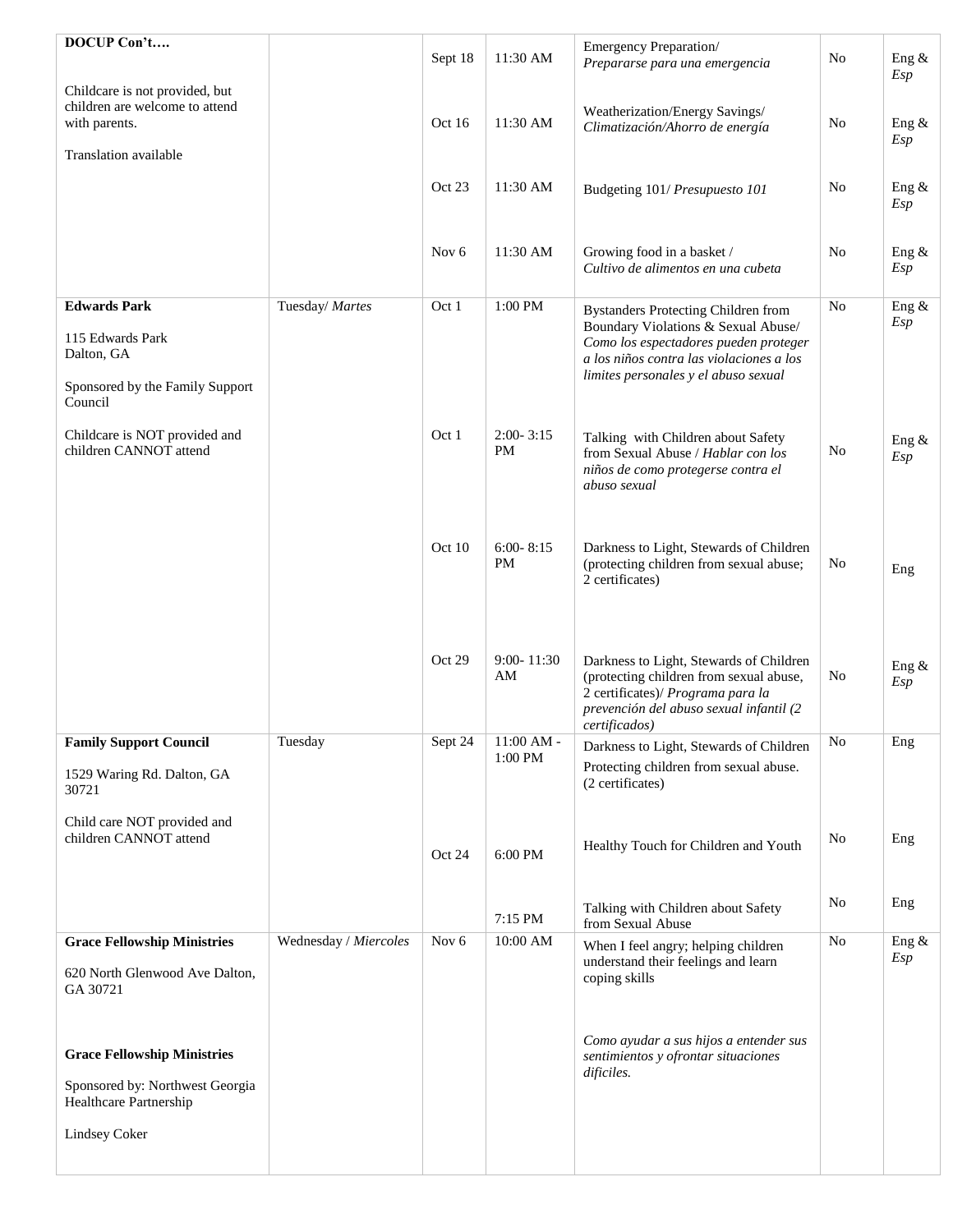| <b>Latin American Association</b>                                                                                                                             | Wednesday/ Miercoles  | Sept 4           | 10:00 AM           | Bank on your success. The following                                                                                                                                                                                                                                                   | No | Eng &<br>Esp |
|---------------------------------------------------------------------------------------------------------------------------------------------------------------|-----------------------|------------------|--------------------|---------------------------------------------------------------------------------------------------------------------------------------------------------------------------------------------------------------------------------------------------------------------------------------|----|--------------|
| 508 East Morris Street (follow<br>their signs to the office entrance)                                                                                         |                       |                  | 6:00 PM            | topics will be discussed<br><b>Basic Banking</b><br><b>Family Budgeting</b>                                                                                                                                                                                                           |    |              |
| Childcare is NOT provided,<br>children CANNOT attend.                                                                                                         | Wednesday / Miercoles | Sept 18          |                    | Home Ownership                                                                                                                                                                                                                                                                        |    |              |
| Reservation is required. Parents<br>can contact Eva Rodriguez at<br>erodriguez@thelaa.org Or CALL<br>Eva at 706-272-1995<br><b>Latin American Association</b> | Wednesday/ Miercoles  | Oct 16<br>Oct 30 | 1:00 PM<br>6:00 PM | Éxito Bancario<br><b>Fundamentos Bancarios</b><br>El Presupuesto Familiar<br>Propiedad de la Vivienda                                                                                                                                                                                 |    |              |
| con't.                                                                                                                                                        | Wednesday/ Miercoles  |                  |                    |                                                                                                                                                                                                                                                                                       |    |              |
| Same class is offered each week                                                                                                                               |                       |                  |                    |                                                                                                                                                                                                                                                                                       |    |              |
| Se ofrece la misma clase cada<br>semana                                                                                                                       |                       |                  |                    |                                                                                                                                                                                                                                                                                       |    |              |
| No se permiten niños                                                                                                                                          |                       |                  |                    |                                                                                                                                                                                                                                                                                       |    |              |
| <b>Mack Gaston Community</b><br><b>Center</b>                                                                                                                 | Friday                | Aug 23           | 9:15 AM            | High School 101 Parent Orientation:<br>Information about DHS clases &<br>pathways, testing, graduation and HOPE                                                                                                                                                                       | No | Eng          |
| 218 N. Fredrick St. Dalton, GA<br>30721                                                                                                                       |                       |                  |                    | scholarship, rigor requirements, extra<br>support, what to expect in HS and how                                                                                                                                                                                                       |    |              |
| Sponsored by: Dalton High<br>School Family Engagement                                                                                                         |                       |                  |                    | parents can help                                                                                                                                                                                                                                                                      |    |              |
| It is not necessary to sign up, but<br>please call Kelly Spinetta at 706-<br>934-3493 with any questions                                                      | <b>Viernes</b>        |                  | 10:30 AM           | Todo sobre la Escuela Secundaria -<br>Orientación para Padres<br>Información sobre las diferencias entre<br>la escuela media y la secundaria, los                                                                                                                                     | No | Esp          |
| Childcare not provided but<br>children can attend<br>No, no es<br>necesario apuntarse. Los padres<br>que tienen preguntas, pueden                             |                       |                  |                    | cursos y los caminos ofrecidos en DHS,<br>los exámenes estandarizados en la<br>secundaria, los requerimientos de<br>graduación y de rigor de la Beca Hope,<br>el apoyo extra ofrecido en DHS, lo que<br>debe esperar que su<br>hijo adolescente haga en casa y cómo<br>puede ayudarlo |    |              |
| comunicarse con Kelly Spinetta al<br>706-934-3493                                                                                                             | Friday                | Sept 6           | 9:30 AM            | Elementary, Middle, & High<br>Information about the school<br>system, about what to expect at each<br>level, about transitions, and about ways<br>parents can support their children                                                                                                  | No | Eng          |
|                                                                                                                                                               | <b>Viernes</b>        | Sept 13          | 9:30 AM            | Ayudando a su Hijo en la Selección de<br>una Carrera<br>Información sobre cómo los padres<br>pueden ayudar a sus hijos a elegir una<br>carrera                                                                                                                                        | No | Esp          |
|                                                                                                                                                               | Wednesday             | Sept 18          | 9:30 AM            | <b>Homework &amp; Study Skills (Secondary</b><br>Level)<br>Information on how parents can help<br>their children develop homework and<br>study skills                                                                                                                                 | No | Eng          |
|                                                                                                                                                               |                       |                  |                    |                                                                                                                                                                                                                                                                                       |    |              |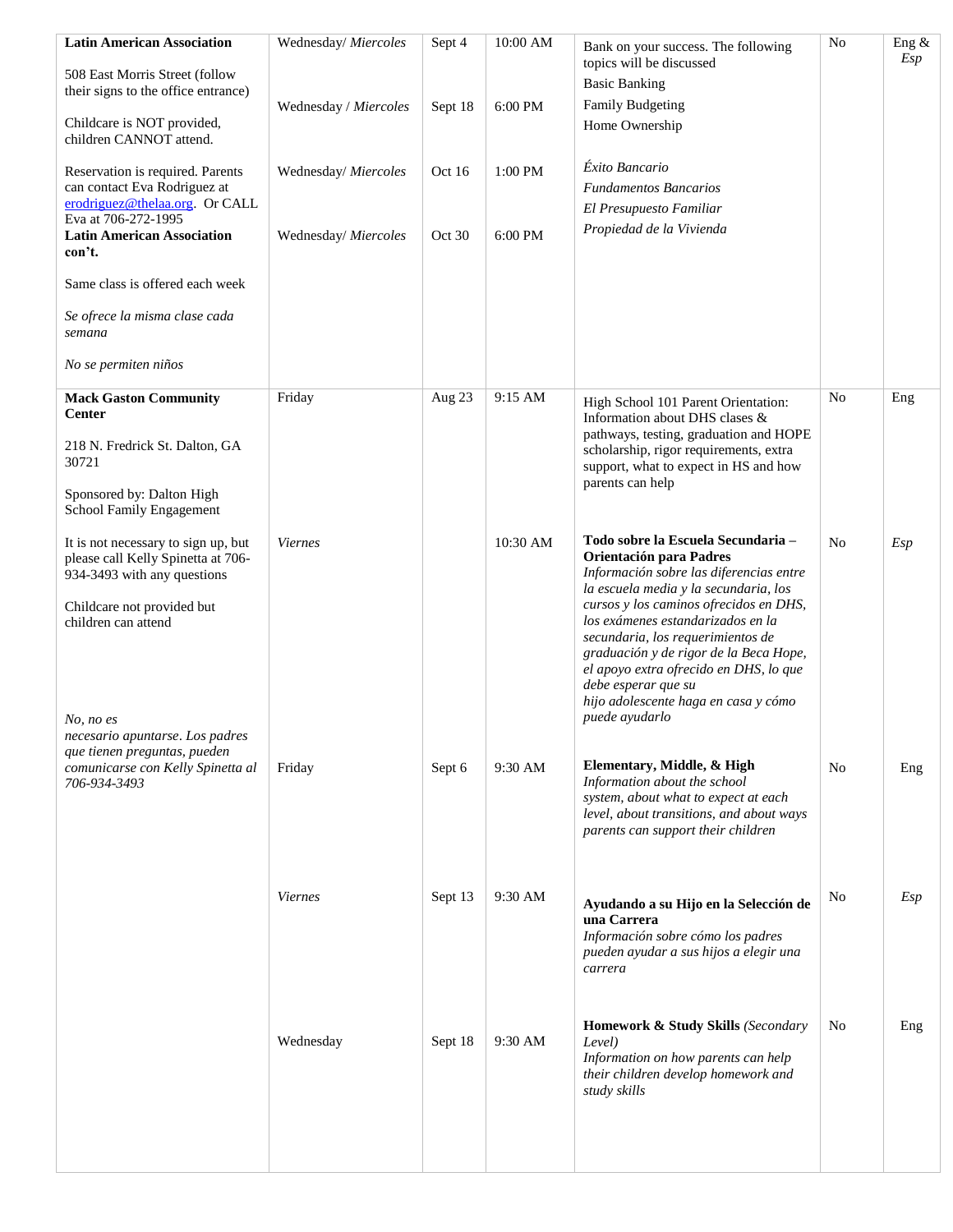| <b>Mack Gaston Community</b>                                                  | <b>Viernes</b> | Sept 27 | 9:30 AM | Primaria, Media y Secundaria                                                                                                                                                                                                                                    | No             | Esp |
|-------------------------------------------------------------------------------|----------------|---------|---------|-----------------------------------------------------------------------------------------------------------------------------------------------------------------------------------------------------------------------------------------------------------------|----------------|-----|
| Center Con't.                                                                 |                |         |         | Información sobre el sistema escolar,<br>qué esperar en cada nivel escolar, las<br>transiciones y las formas en que los<br>padres pueden apoyar a sus hijos                                                                                                     |                |     |
|                                                                               | Wednesday      | Oct 2   | 9:30 AM | Federal Student Aid & The Roadmap<br>to College<br>Information on post-secondary<br>educational options, the process for<br>applying for financial aid and<br>scholarships, and the eligibility<br>requirements for HOPE and PELL                               | No             | Eng |
|                                                                               | <b>Viernes</b> | Oct 11  | 9:30 AM | La Tarea Escolar y el Estudio (a nivel<br>de secundaria)<br>Información sobre cómo los padres<br>pueden ayudar a sus hijos a desarrollar<br>habilidades de estudio                                                                                              | No             | Esp |
|                                                                               | Friday         | Oct 18  | 9:30 AM | <b>Helping your Teen Choose a Career</b><br>Information on how parents can help<br>their teen choose a career                                                                                                                                                   | N <sub>o</sub> | Eng |
|                                                                               | <b>Viernes</b> | Oct 25  | 9:30 AM | Guiando a su Hijo a través de la<br>Adolescencia con la Disciplina<br>Positiva<br>Información sobre las transiciones por<br>las que atraviesan los adolescentes y<br>sobre la disciplina positiva                                                               | No             | Esp |
|                                                                               | Friday         | Nov 1   | 9:30 AM | <b>Guiding your Child through</b><br><b>Adolescence with Positive Discipline</b><br>Information about the transitions<br>adolescents go through and about<br>positive ways of disciplining them                                                                 | No             | Eng |
|                                                                               | Viernes        | Nov 8   | 9:30 AM | La Ayuda Federal para los<br>Estudiantes y el Camino para la<br>Universidad<br>Información sobre las opciones<br>postsecundarias, el proceso para<br>solicitar ayuda financiera y los<br>requisitos de elegibilidad para las becas<br><b>HOPE</b> y <b>PELL</b> | No             | Esp |
| <b>Mack Gaston Community</b>                                                  | Tuesday        | Sept 3  | 5:30 PM | Budgeting 101                                                                                                                                                                                                                                                   | No             | Eng |
| <b>Center</b><br>218 N. Fredrick St. Dalton, GA<br>30721                      | <b>Martes</b>  | Sept 10 | 5:30 PM | Presupuesto 101                                                                                                                                                                                                                                                 | No             | Esp |
| Sponsored by: Dalton Whitfield<br><b>Community Development</b><br>Corporation | Tuesday        | Sept 17 | 5:30 PM | Budgeting 101                                                                                                                                                                                                                                                   | No             | Eng |
|                                                                               | Martes         | Sept 24 | 5:30 PM | Presupuesto 101                                                                                                                                                                                                                                                 | No             | Esp |
|                                                                               | Tuesday        | Oct 1   | 5:30 PM | First Time Homebuyer Orientation                                                                                                                                                                                                                                | No             | Eng |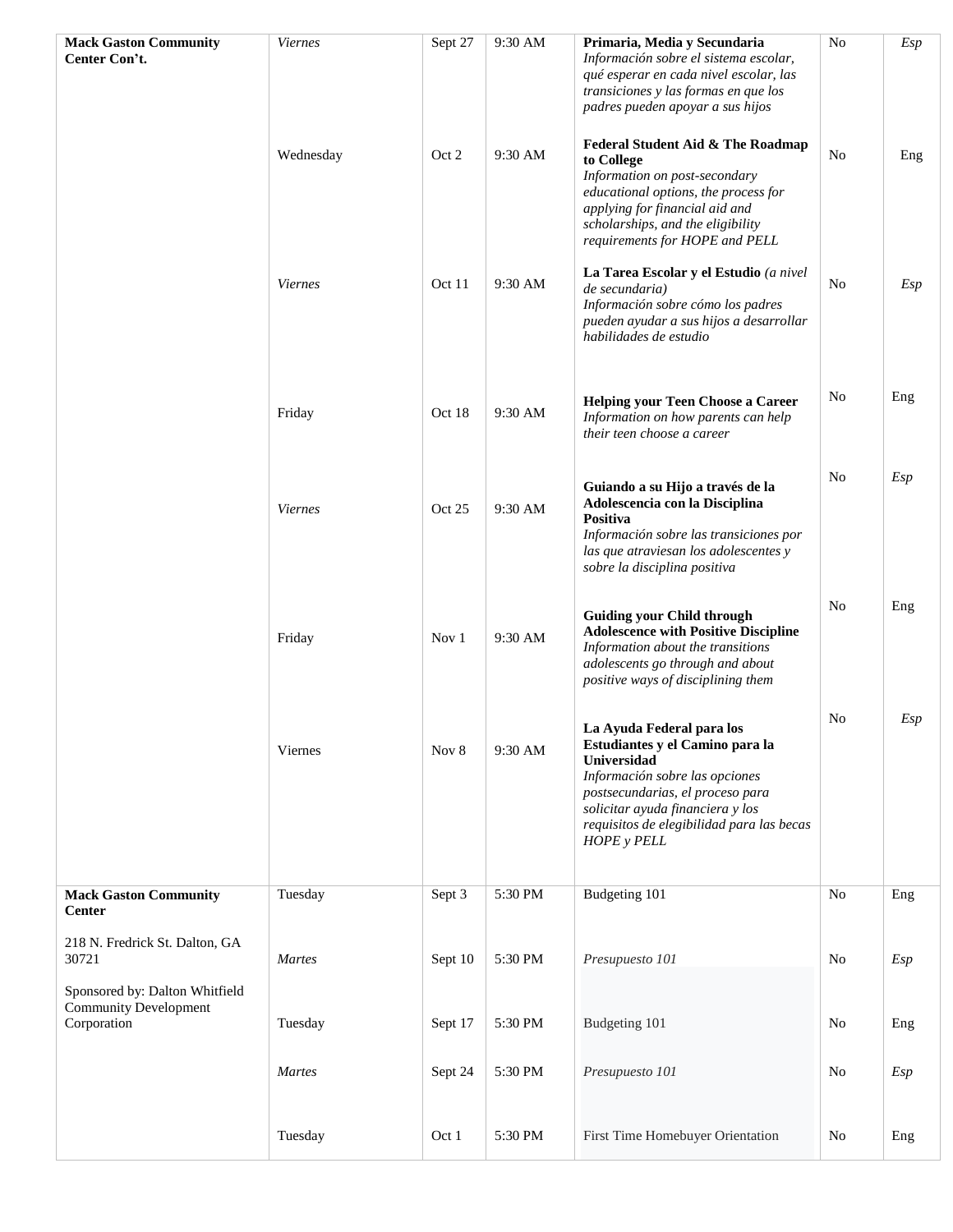| <b>Mack Gaston Community</b><br><b>Center</b><br>Registration is NOT required but<br>if you have questions please call<br>706-529-8270. | Martes            | Oct 8   | 5:30 PM   | Orientacion para Premeros<br>compradores de casa | N <sub>o</sub> | Esp          |
|-----------------------------------------------------------------------------------------------------------------------------------------|-------------------|---------|-----------|--------------------------------------------------|----------------|--------------|
| <b>Mack Gaston Community</b><br><b>Center</b>                                                                                           | Thursday          | Oct 24  | 10:00 AM  | Healthy Touch for Children and Youth             | No             | Eng          |
| 218 N. Frederick St. Dalton, GA<br>30721                                                                                                |                   |         | 11:00 AM  | Talking with Children and about Safety           | No             | Eng          |
| Sponsored by: Family Support<br>Council                                                                                                 |                   |         |           | from Sexual Abuse                                |                |              |
| Child care NOT provided and<br>children CANNOT attend                                                                                   |                   |         |           |                                                  |                |              |
| <b>Mack Gaston Community</b><br><b>Center</b>                                                                                           | Tuesday           | Sept 10 | 5:30 PM   | Tenant's Rights: Know your rights as a<br>tenant | No             | Eng          |
| 218 N. Fredrick St. Dalton, GA<br>30721                                                                                                 |                   | Sept 17 | 5:30 PM   | Tenant's Rights: Know your rights as a<br>tenant | No             | Eng          |
| Sponsored by: Georgia Legal<br>Services                                                                                                 |                   |         |           | Tenant's Rights: Know your rights as a           | No             | Eng          |
| Registration required                                                                                                                   |                   | Sept 24 | 5:30 PM   | tenant                                           |                |              |
| Email Cassandre Damas at<br>cdamas@glsp.org to reserve a<br>spot.                                                                       |                   | Oct 8   | 5:30 PM   | Tenant's Rights: Know your rights as a<br>tenant | No             | Eng          |
|                                                                                                                                         |                   | Oct 22  | 5:30 PM   | Tenant's Rights: Know your rights as a<br>tenant | No             | Eng          |
|                                                                                                                                         |                   | Oct 29  | 5:30 PM   | Tenant's Rights: know your rights as a<br>tenant | N <sub>o</sub> | Eng          |
|                                                                                                                                         |                   | Nov 5   | 5:30 PM   | Tenant's Rights: know your rights as a<br>tenant | N <sub>o</sub> | Eng          |
| <b>Mack Gaston Community</b><br><b>Center</b>                                                                                           | Saturday / Sabado | Oct 12  | 12:00 PM  | Women's Health/ El cuidado de la<br>mujer        | No             | Eng &<br>Esp |
| 218 N. Fredrick St. Dalton, GA<br>30721                                                                                                 |                   |         |           |                                                  |                |              |
| Sponsored by: Northwest Georgia<br>Healthcare Partnership                                                                               |                   |         |           |                                                  |                |              |
| <b>Park Creek Elementary</b>                                                                                                            | Tuesday/ Martes   | Oct 29  | $1:30$ pm | Eat, Move, Talk / Comer, Movimiento,<br>Hablar   | No             | Eng &<br>Esp |
| 1500 Hale Bowen Dr Dalton, GA<br>30721                                                                                                  |                   |         |           |                                                  |                |              |
| Sponsored by: DPS Family<br><b>Engagement Team</b>                                                                                      |                   |         |           |                                                  |                |              |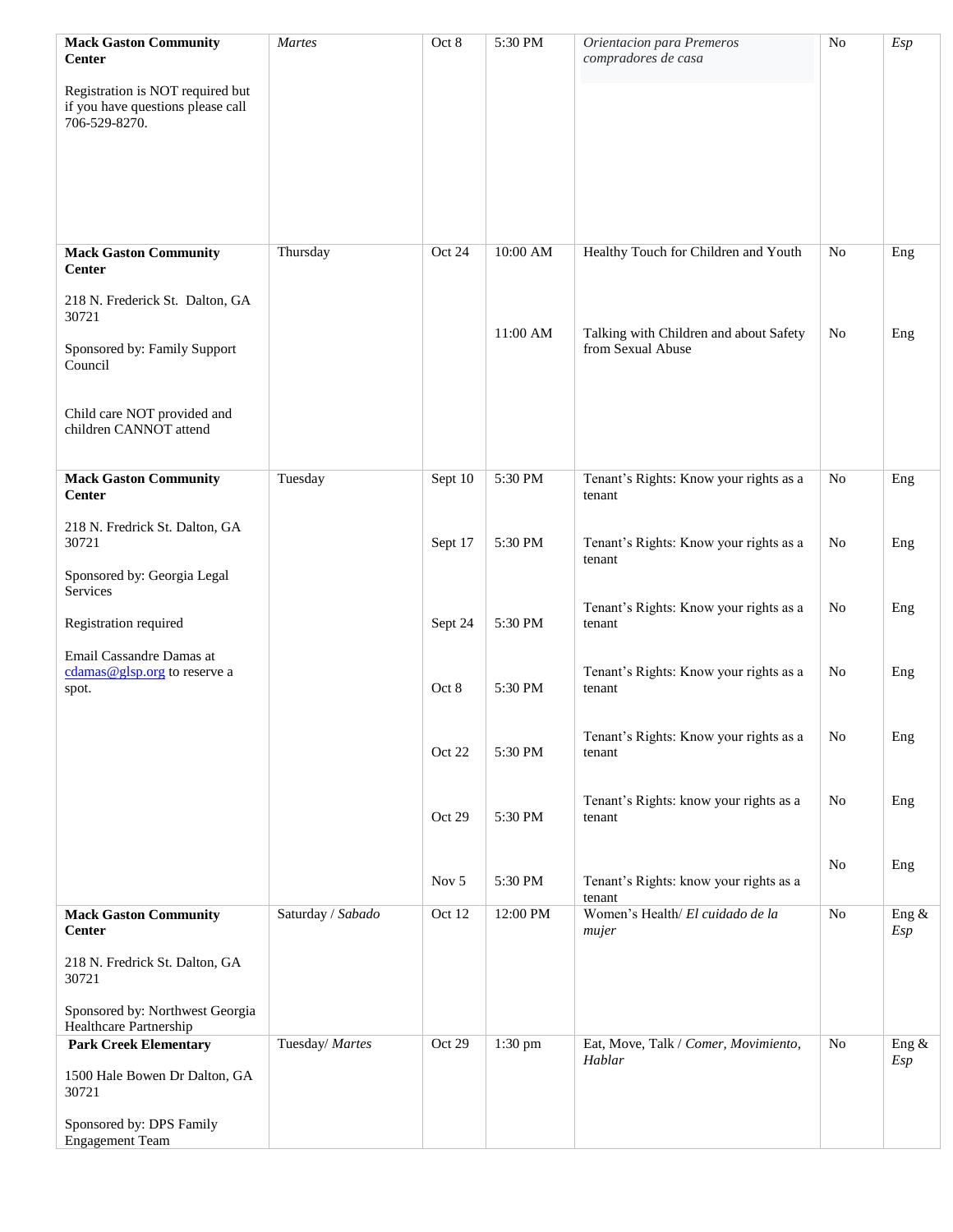| <b>Roan Roundhouse</b>                                                                                | Tuesday/ Martes      | Oct 1   | $1:30$ pm                                 | Self-Regulation / Autoregulacion                                                                                                                                                    | N <sub>o</sub> | Eng &           |
|-------------------------------------------------------------------------------------------------------|----------------------|---------|-------------------------------------------|-------------------------------------------------------------------------------------------------------------------------------------------------------------------------------------|----------------|-----------------|
| 400 Vann Circle Dalton, GA<br>30721                                                                   |                      |         |                                           |                                                                                                                                                                                     |                | Esp             |
| Sponsored by: DPS Family<br><b>Engagement Team</b>                                                    | Friday/Viernes       | Oct 4   | 12:30-2:30<br>PM                          | Darkness to Light Stewards for Children<br>Sexual Abuse Prevention (2 certificates)                                                                                                 | N <sub>o</sub> | Eng             |
|                                                                                                       |                      | Oct 11  | 12:30-2:30<br>PM                          | Programa para la prevención del abuso<br>sexual infantil (2 certificados)                                                                                                           | No             | Esp             |
|                                                                                                       |                      | Oct 18  | 12:30-2:30<br>PM                          | Darkness to Light Stewards for Children<br>Sexual Abuse Prevention (2 certificates)                                                                                                 | No             | Eng             |
|                                                                                                       |                      | Oct 25  | $12:30 - 2:30$<br>PM                      | Programa para la prevención del abuso<br>sexual infantil (2 certificados)                                                                                                           | N <sub>o</sub> | Esp             |
| <b>Roan Roundhouse</b>                                                                                | Wednesday/ Miercoles | Oct 9   | 2:30 PM                                   | Supplying a supportive home learning                                                                                                                                                | N <sub>o</sub> | Eng &           |
| 400 Vann Circle Dalton, GA<br>30721                                                                   |                      |         |                                           | environment / Proveer un ambiente<br>favorable de aprendizaje en el hogar                                                                                                           |                | Esp             |
| Sponsored by: Roan Street<br>Elementary                                                               |                      |         |                                           |                                                                                                                                                                                     |                |                 |
| <b>Salvation Army</b><br>1109 N. Thornton Ave Dalton,<br><b>GA</b>                                    | Tuesday/ Martes      | Oct 1   | Drop in<br>between<br>8:30 and<br>2:30 pm | Health Fair: Visit with college nursing<br>students and learn about differnt health<br>related topics. Visit each booth to earn 1<br>certificate. Maximum of 1 certificate<br>given | <b>No</b>      | Eng &<br>Esp    |
| Sponsored by Dalton State<br><b>College Nursing Program</b>                                           |                      |         |                                           |                                                                                                                                                                                     |                |                 |
| <b>Salvation Army</b>                                                                                 | Martes               | Nov $5$ | 3:00                                      | Peligros del tabaco and vaporear                                                                                                                                                    | <b>No</b>      | Esp             |
| 1109 N. Thornton Ave Dalton,<br>GA                                                                    |                      |         |                                           |                                                                                                                                                                                     |                |                 |
| Sponsored by Northwest Georgia<br><b>Regional Cancer Coalition</b>                                    |                      |         |                                           |                                                                                                                                                                                     |                |                 |
| <b>Tunnel Hill First Baptist</b><br>Church<br>202 South Cherry Street                                 | Saturday / Sabado    | Oct 5   | 1:00 PM                                   | Personal Finance / Finanzas personales                                                                                                                                              | Yes            | Eng &<br>Esp    |
| Tunnel Hill, GA 30755<br>Sponsored by: Jonathan's House<br>Ministries                                 |                      | Oct 12  | 1:00 PM                                   | Life Skills Mini-stations including<br>sewing, ironing, cooking and gardening.                                                                                                      | Yes            | Eng             |
| Register by calling Tunnel Hill<br>First Baptist Church at 706-673-<br>2085 between the hours of 8:00 |                      | Oct 19  | 1:00 PM                                   | How to get a job and keep it / Como<br>conseguir un trabajo y mantenerlo?                                                                                                           | Yes            | Eng &<br>Esp    |
| AM and 4 PM                                                                                           |                      | Oct 26  | 1:00 PM                                   | Social Appropriateness / Habilidades<br>sociales                                                                                                                                    | Yes            | Eng $\&$<br>Esp |
| <b>OR</b>                                                                                             |                      |         |                                           |                                                                                                                                                                                     |                |                 |